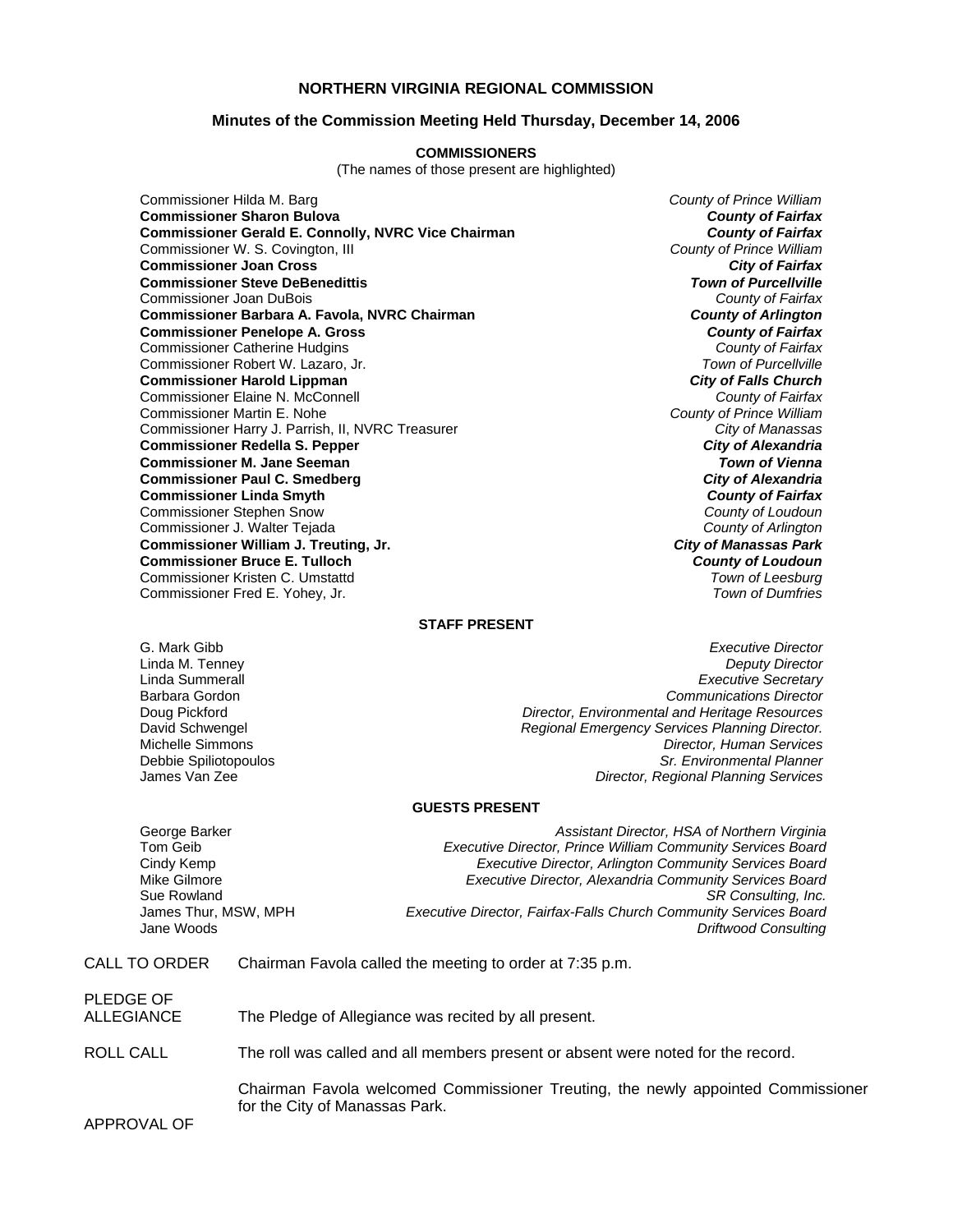Summary Minutes of the Commission December 14, 2006 Page 2 MINUTES Commissioner Bulova moved approval of the minutes of the October 26, 2006, meeting. The motion was seconded and carried, with Commissioners Lippman and Treuting abstaining. PRESENTATION Regional Partnership/ Psychiatric Beds/ Next Steps Chairman Favola welcomed the Executive Directors of four of the region's Community Services Boards and George Barker, Assistant Director of the Health Systems Agency of Northern Virginia. *Cindy Kemp* Ms. Kemp informed the members that the Chief Administrative Officers have been briefed on these issues. *Tom Geib* Today, virtually all new funds for mental health services come to the region rather than individual Community Services Boards (CSBs). Funding for regional programs now exceeds \$8 million, and the CSB Executive Directors and the Director of the Northern Virginia Mental Health Institute have been coordinating these projects. Fairfax County serves as the fiscal agent for the partnership. The partnership is reviewing options for formalizing the regional management structure. The five CSBs in Northern Virginia utilize resources throughout the region and feel it is more a cost effective, consumer service system. *George Barker* Mr. Barker explained that historically, the state provided hospital services while the CSBs provided non-hospital services. In addition to using the Northern Virginia Mental Health Institute, the Northern Virginia CSBs also use Eastern State Hospital and Western State Hospital. Northern Virginia Mental Health Institute serves only adults aged 18-64; older adults with mental health issues must go to Eastern State. *James Thur* Mr. Thur reviewed location, capacity and usage of psychiatric facilities used by Northern Virginians. He noted there has not been a recent loss of private sector beds. A shorter length of stay at Northern Virginia Mental Health Institute has resulted in a 40 percent increase in admissions in 2006. Northern Virginia's per capita use of state psychiatric beds is already well below statewide averages, most likely due to alternative community resources. Mr. Thur noted there is a planned loss of more private sector beds in Northern Virginia, and changes in criteria for detention or commitment may increase the demand for Temporary Detention Order (TDO) beds. Inadequate Medicaid and TDO rates to cover expenses for inpatient treatment in private hospitals is driving down the number of psychiatric beds in private hospitals. *Mike Gilmore* Mr. Gilmore reviewed the partnership's legislative priorities: Support state budget amendments in FY 2008 • Additional MR/DD waiver slots and Medicaid market rate adjustment for Northern Virginia - \$1,765,000 • Geriatric System of Care Project in Northern Virginia - \$2,300,000 • Purchase of inpatient psychiatric treatment - \$2,780,000; Obtain a fair share of state funds for Northern Virginia related to system transformation at Eastern State Hospital in FY 2008; and Ensure increased access to forensic beds at Western State Hospital. Chairman Favola thanked the presenters and noted that NVRC's legislative program

advocates for Community Service Board needs.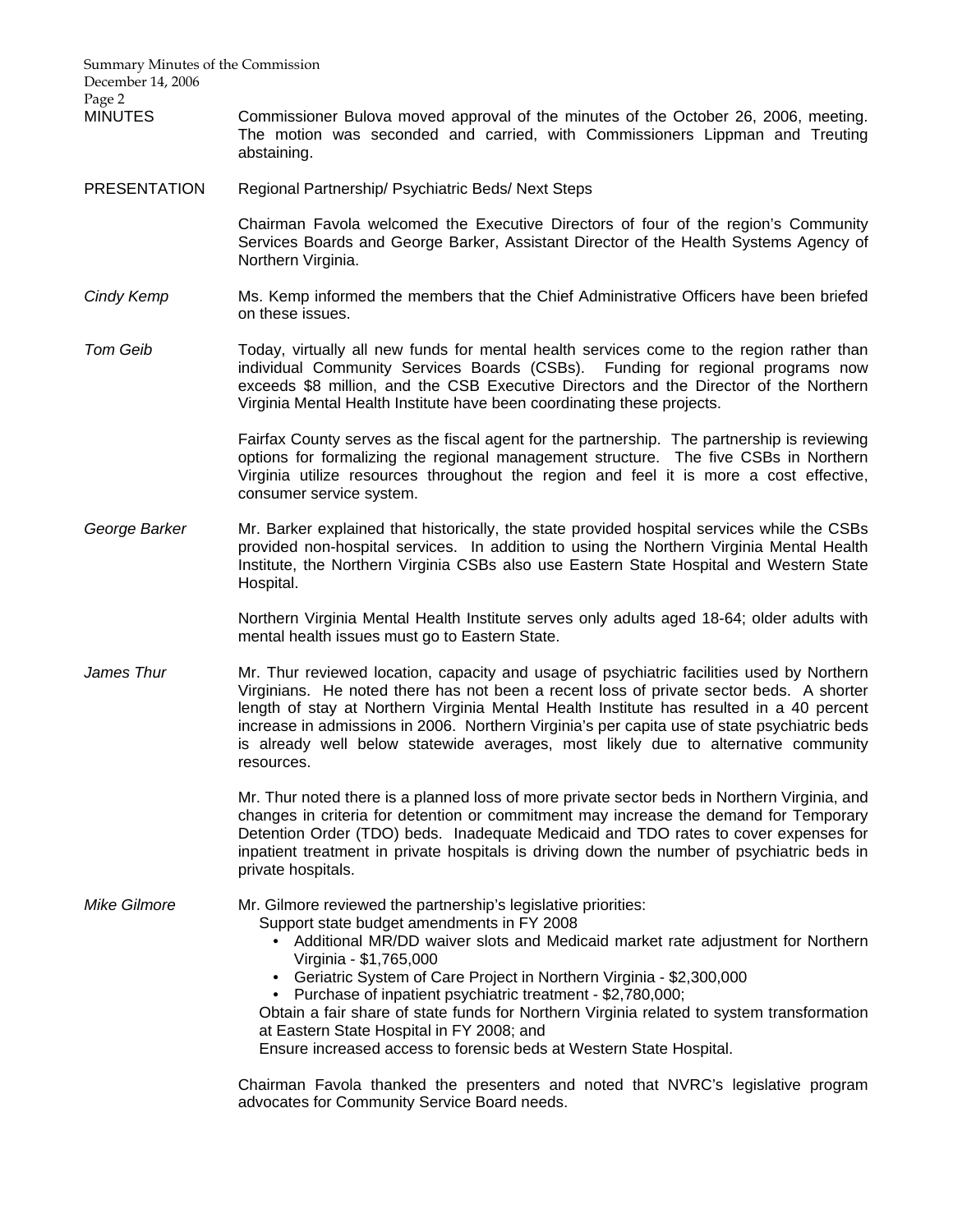| Summary Minutes of the Commission<br>December 14, 2006<br>Page 3 |                                                                                                                                                                                                                                                                                                                                                                                                                   |
|------------------------------------------------------------------|-------------------------------------------------------------------------------------------------------------------------------------------------------------------------------------------------------------------------------------------------------------------------------------------------------------------------------------------------------------------------------------------------------------------|
|                                                                  | CONSENT AGENDA Commissioner Connolly moved approval of the Consent Agenda, consisting of the items<br>outlined below. The motion was seconded and carried unanimously                                                                                                                                                                                                                                             |
| Α.                                                               | Financial Reports for October 2006                                                                                                                                                                                                                                                                                                                                                                                |
| В.                                                               | 2006 Accomplishments and Executive Director's 2007 Goals                                                                                                                                                                                                                                                                                                                                                          |
| <b>EXECUTIVE</b><br><b>DIRECTOR'S</b><br><b>REPORT</b>           | Mr. Gibb's report, in printed PowerPoint format, was distributed. He reviewed highlights on:<br>Northern Virginia Regional Hazard Mitigation Plan<br>Low Impact Development<br><b>Cameron Run Watershed</b><br>Regional Water Supply Plan<br>2-1-1 Information & Referral Funding<br>Northern Virginia Metropolitan Medical Response System<br>"Keep Green" Holiday Ideas (a one-page flyer was also distributed) |
| <b>CHAIRMAN'S</b><br><b>REPORT</b>                               | Chairman Favola reported that staff has unearthed documents showing the formation of the<br>Commission's predecessor agency on December 10, 1947. Commissioners Tulloch and<br>Pepper have agreed to work on the Commission's 60 <sup>th</sup> anniversary celebration.                                                                                                                                           |
| 2007                                                             |                                                                                                                                                                                                                                                                                                                                                                                                                   |
| <b>LEGISLATIVE</b><br><b>PROGRAM</b>                             | Commissioner Connolly moved adoption of the Commission's 2007 Legislative Program<br>and Resolution No. P07-11. The motion was seconded and carried unanimously.                                                                                                                                                                                                                                                  |
|                                                                  | Chairman Favola reminded the members that the Commission will hold a brief meeting in<br>Richmond on February 1, VML/VACo Day.                                                                                                                                                                                                                                                                                    |
|                                                                  | Commissioner Tulloch requested that the Commission send a letter to the Governor urging<br>restoration of funding for the Planning District Commissions. He also requested that each<br>member government send letters supporting same to the Governor and their state<br>representatives. The members concurred.                                                                                                 |
|                                                                  | After discussion, it was agreed that the Commission will send a letter to the Governor<br>supporting his one-time \$500 million for transportation, but also urging a dedicated funding<br>source for transportation.                                                                                                                                                                                             |
| <b>COMMITTEE</b>                                                 |                                                                                                                                                                                                                                                                                                                                                                                                                   |
| <b>REPORTS</b><br>Communications                                 | Commissioner Smedberg reported that improvements continue to be made to the NVRC<br>website. He then moved Resolution No. P07-12, Method of Procurement for Website<br>Redesign Services, and the motion was seconded and carried unanimously.                                                                                                                                                                    |
|                                                                  | Commissioner Smedberg reviewed numerous press releases NVRC has issued over the<br>past six weeks and reported that Commissioner Connolly will be interviewed by<br>NewsChannel 8 regarding the Commission's 2007 Legislative Program.                                                                                                                                                                            |
| <b>Operations</b>                                                | Chairman Favola reported the Operations Committee developed goals and objectives for<br>the Executive Director for 2007, adopted under the Consent Agenda. Commissioner Gross<br>added that the Executive Director's new three-year employment contract contains a<br>timeline for his annual review.                                                                                                             |
| <b>OTHER BUSINESS</b>                                            | Mr. Gibb called attention to the agenda for the Virginia Association of Planning District                                                                                                                                                                                                                                                                                                                         |

Commission's (VAPDC) Winter Conference.